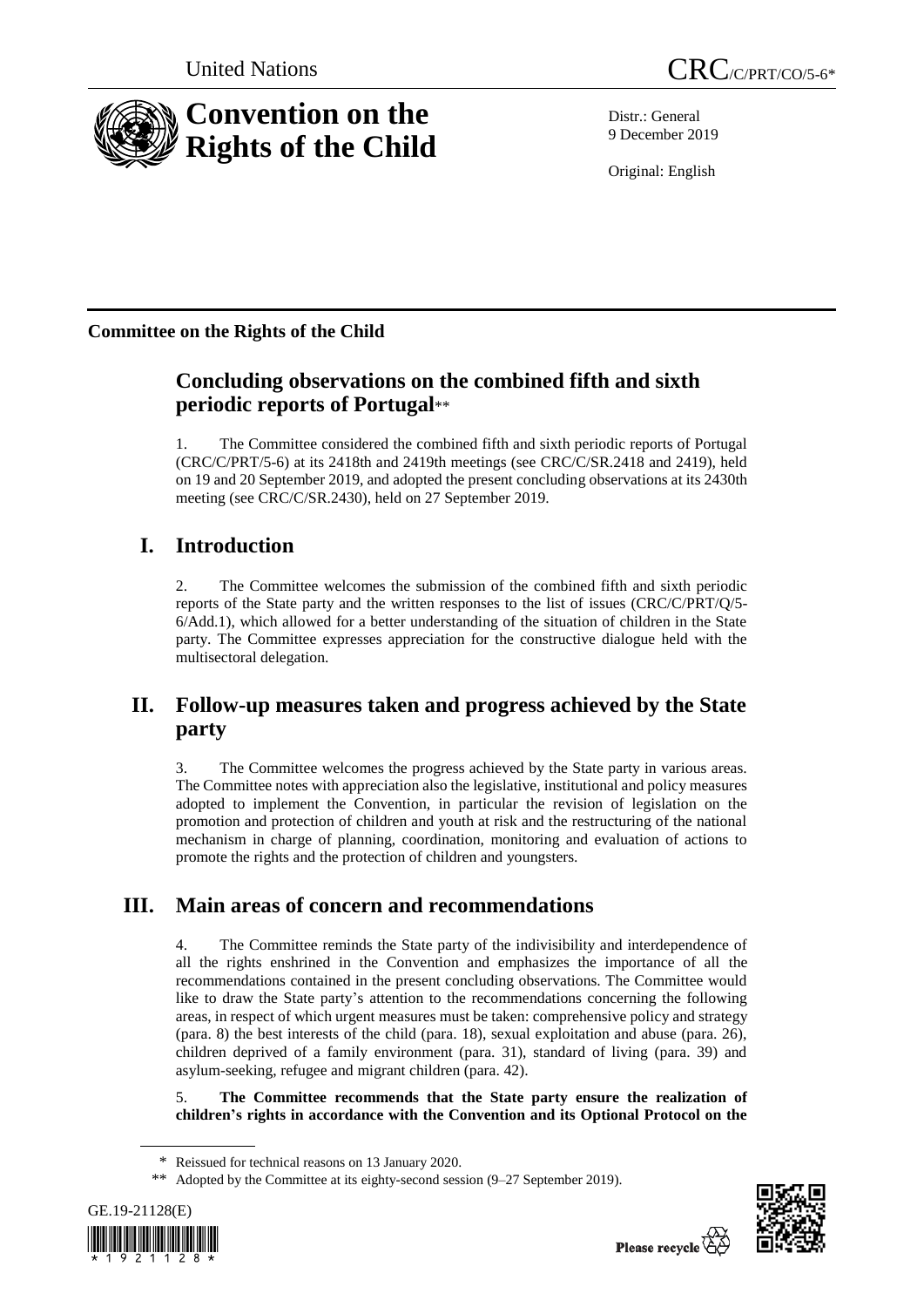**involvement of children in armed conflict and Optional Protocol on the sale of children, child prostitution and child pornography throughout the process of implementing the 2030 Agenda for Sustainable Development. It also urges the State party to ensure the meaningful participation of children in the design and implementation of policies and programmes aimed at achieving all 17 Sustainable Development Goals insofar as they concern children.**

## **A. General measures of implementation (arts. 4, 42 and 44 (6))**

**Legislation**

6. **The Committee recalls its previous recommendation (CRC/C/PRT/CO/3-4, para. 10) and recommends that the State party take all measures necessary for implementing its legislation in compliance with the Convention at the national, provincial and municipal levels, including the allocation of adequate human, technical and financial resources.**

#### **Comprehensive policy and strategy**

7. The Committee notes the development of a national strategy for the rights of the child 2019–2022. It expresses concern, however, at unnecessary delays in the approval of the strategy. It is concerned that this situation prevents the effective monitoring of progress achieved in the implementation of the Convention and that it results in insufficient guidance for the drafting of local action plans for children and youth.

8. **The Committee recalls its previous recommendation (CRC/C/PRT/CO/3-4, para. 12) and recommends that the State party:**

(a) **Expedite the adoption of the strategy and of the corresponding plans of action;**

(b) **Allocate adequate human, technical and financial resources to the National Commission for the Promotion of the Rights and Protection of Children and Youth for the monitoring and coordination of the implementation of the strategy;**

**Expedite the adoption of local action plans, guaranteeing that they are in line with the Convention and that they protect and promote the rights of all children.**

#### **Coordination**

9. **While welcoming the creation of the National Commission for the Promotion of the Rights and Protection of Children and Youth, the Committee recommends that the State party increase the human, technical and financial resources allocated to it and enhance its mandate and authority at the interministerial level to coordinate all activities related to the implementation of the Convention at cross-sectoral, national, regional and local levels.**

#### **Allocation of resources**

10. **With reference to its general comment No. 19 (2016) on public budgeting for the realization of children's rights, the Committee recalls its previous recommendations (para. 16) and recommends that the State party:**

(a) **Assess the impact of the austerity policies implemented under its economic adjustment programme (2011–2014) on the rights of children and determine the budget requirements to address the disparities in indicators related to children's rights, taking into consideration the guiding principles on human rights impact assessments of economic reforms (A/HRC/40/57);**

Utilize a child-rights approach in the elaboration of the State budget by **implementing a tracking system for the allocation and use of resources for children throughout the budget;**

(c) **Define sufficient budgetary lines for all children, with special attention to those in disadvantaged or vulnerable situations, who may require affirmative social**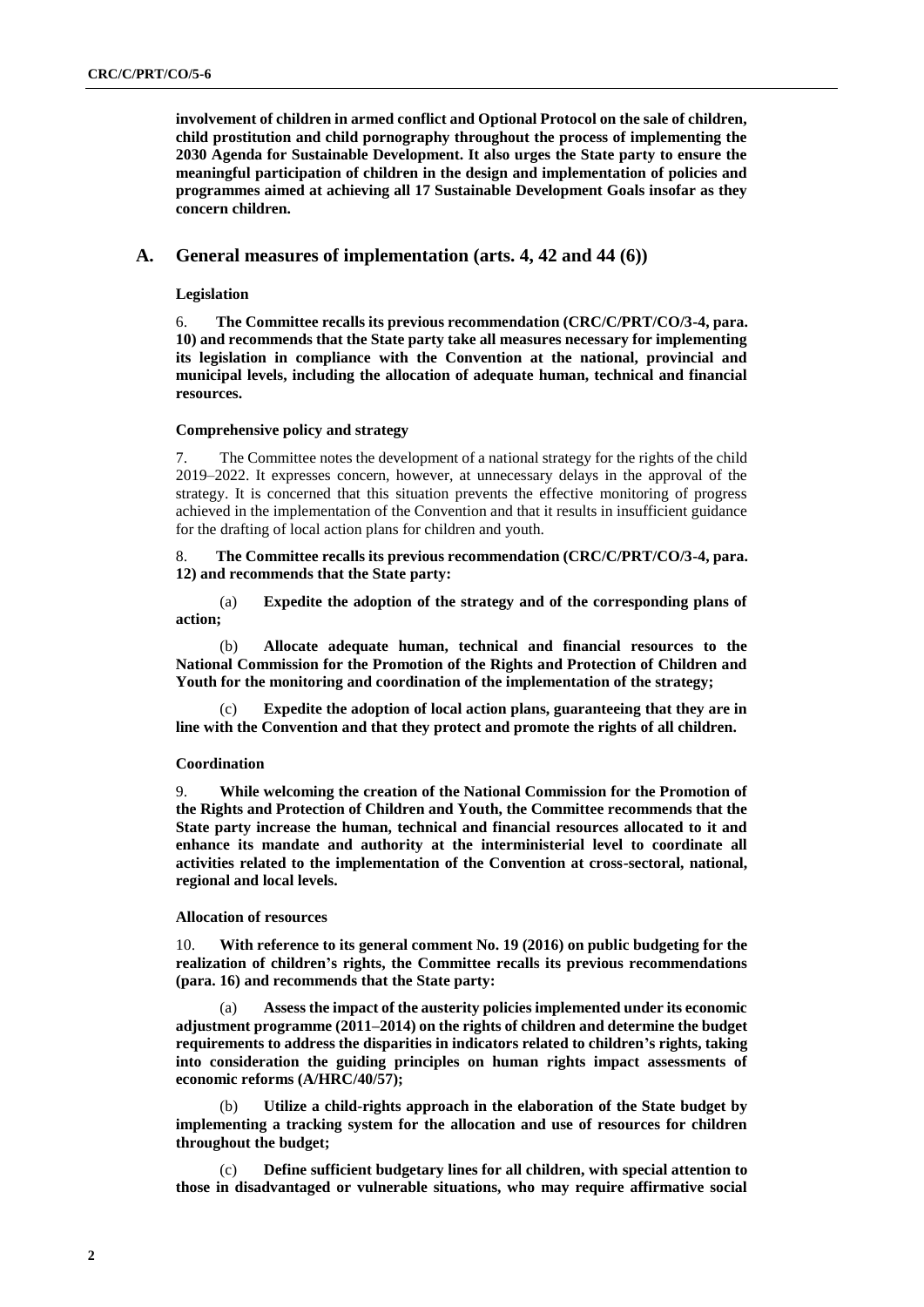**measures, and make sure that those budgetary lines are protected, even in situations of economic crisis, natural disasters or other emergencies;**

Provide disaggregated information on the proportion of the national **budget allocated to the implementation of the rights of the child at the national and local levels in its next periodic report.**

### **Data collection**

11. **With reference to its general comment No. 5 (2003) on general measures of implementation of the Convention, the Committee recalls its previous recommendation (CRC/C/PRT/CO/3-4, para. 18) and recommends that the State party:** 

(a) **Expedite the reform of its data-collection system in order to ensure the coordinated collection of data disaggregated by age, sex, disability, geographic location, ethnic origin, migration status and socioeconomic background and that it covers the entire period of childhood up to the age of 18, as well as all areas of the Convention;**

(b) **Ensure that the data and indicators are shared among the ministries concerned and used for the formulation, monitoring and evaluation of policies, programmes and projects for the effective implementation of the Convention;**

(c) **Implement the conceptual and methodological framework set out in the report of the Office of the United Nations High Commissioner for Human Rights entitled** *Human Rights Indicators: A Guide to Measurement and Implementation* **when defining, collecting and disseminating statistical information.**

#### **Independent monitoring**

With reference to its general comment No. 2 (2002) on the role of independent **national human rights institutions in the promotion and protection of the rights of the child, the Committee recommends that the State party:**

(a) **Designate a specific mechanism within the Office of the Ombudsman for monitoring children's rights;** 

(b) **Provide adequate human, technical and financial resources to the Office of the Ombudsman for the effective implementation of its mandated functions;**

Raise awareness among the general public, and children in particular, and **support the awareness-raising efforts carried out by the Office of the Ombudsman on the right to file a complaint directly with the Ombudsman.** 

#### **Dissemination, awareness-raising and training**

13. **Acknowledging the relevant changes in the national curriculum concerning citizenship education, the Committee recommends that the State party:**

(a) **Develop mandatory and structured content and objectives for the "citizenship and development" curricular subject, including the rights of the child under the Convention, ensure that all teachers receive mandatory training on the content and objectives of the subject and expand its implementation to all public and private schools in the State party;**

(b) **Reinforce awareness-raising programmes, including campaigns, to disseminate the Convention, the Committee's general comments and its views among children, families and professionals working with and for children;**

(c) **Ensure that all professionals working with and for children, in particular social workers, law enforcement officials, health-care personnel, immigration and asylum officers, professionals and staff working in all forms of alternative care, as well as the media, receive mandatory training on the rights of the child under the Convention and national law;**

Introduce mandatory training for judges who are to enter family and **juvenile courts and integrate modules on the rights of the child, child-friendly communication techniques and children's stages of development into the mandatory**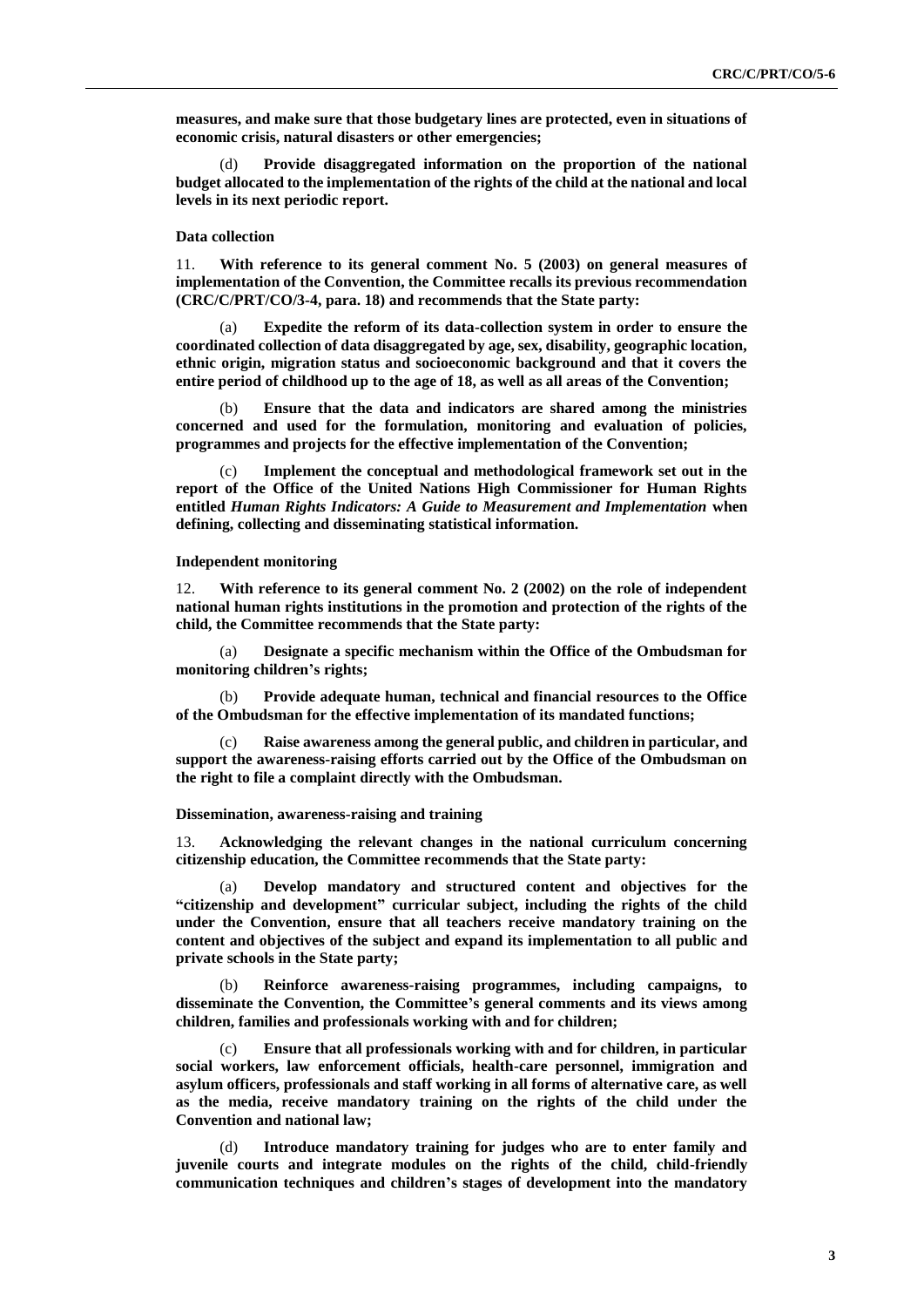**vocational training provided to judges, magistrates and prosecutors working with all courts of the State party.**

**Children's rights and the business sector**

14. **With reference to its general comment No. 16 (2013) on State obligations regarding the impact of the business sector on children's rights, the Committee recommends that the State party:**

(a) **Examine and adapt its legislative framework (civil, criminal and administrative) to ensure the legal accountability of business enterprises and their subsidiaries operating in or managed from the State party's territory, especially in the tourism industry;**

(b) **Establish monitoring mechanisms for the investigation and redress of violations of children's rights, with a view to improving accountability and transparency;**

(c) **Undertake awareness-raising campaigns with the tourism industry and the public at large on the prevention of sexual exploitation of children in the context of travel and tourism and widely disseminate the World Tourism Organization global code of ethics for tourism among travel agents and in the tourism industry;** 

(d) **Strengthen its international cooperation against the sexual exploitation of children in the context of travel and tourism through multilateral, regional and bilateral arrangements for its prevention and elimination.**

## **B. Definition of the child (art. 1)**

15. **With reference to the joint general recommendation No. 31 of the Committee on the Elimination of Discrimination against Women/general comment No. 18 of the Committee on the Rights of the Child (2014) on harmful practices, the Committee urges the State party to amend its legislation to remove all exceptions that allow marriage under the age of 18.** 

## **C. General principles (arts. 2, 3, 6 and 12)**

#### **Non-discrimination**

16. **While welcoming the adoption of Law No. 93/2017 to prevent and combat discrimination on the grounds of racial and ethnic origin, colour, nationality, descent and country of origin and of the national strategy for equality and non-discrimination (2018–2030), the Committee recalls its previous concluding observations (para. 26) and recommends that the State party strengthen efforts to raise awareness among the public and civil servants, as well as law enforcement officials, on the importance of cultural diversity and inter-ethnic understanding, in order to combat stereotyping, prejudice and discrimination against girls, children with disabilities, children in migration, those of ethnic, religious and racial minorities, including Roma, people of African descent and Muslim children, as well as lesbian, gay, bisexual and transgender adolescents and intersex children.**

#### **Best interests of the child**

17. The Committee welcomes the translation into Portuguese and the dissemination of its general comment No. 14 (2013) on the right of the child to have his or her best interests taken as a primary consideration, as well as the integration of the best interests of the child into legislation on adoption, self-determination of gender identity and on custody in case of divorce. It is concerned, however, at the continued absence of legislation on and guidelines for the determination and application of the best interests of the child in justice, health care, child protection, care placement, immigration, asylum procedures and education. The Committee is moreover concerned that this lack of guidance may result in contradictory interpretations of the law and decisions by different instances.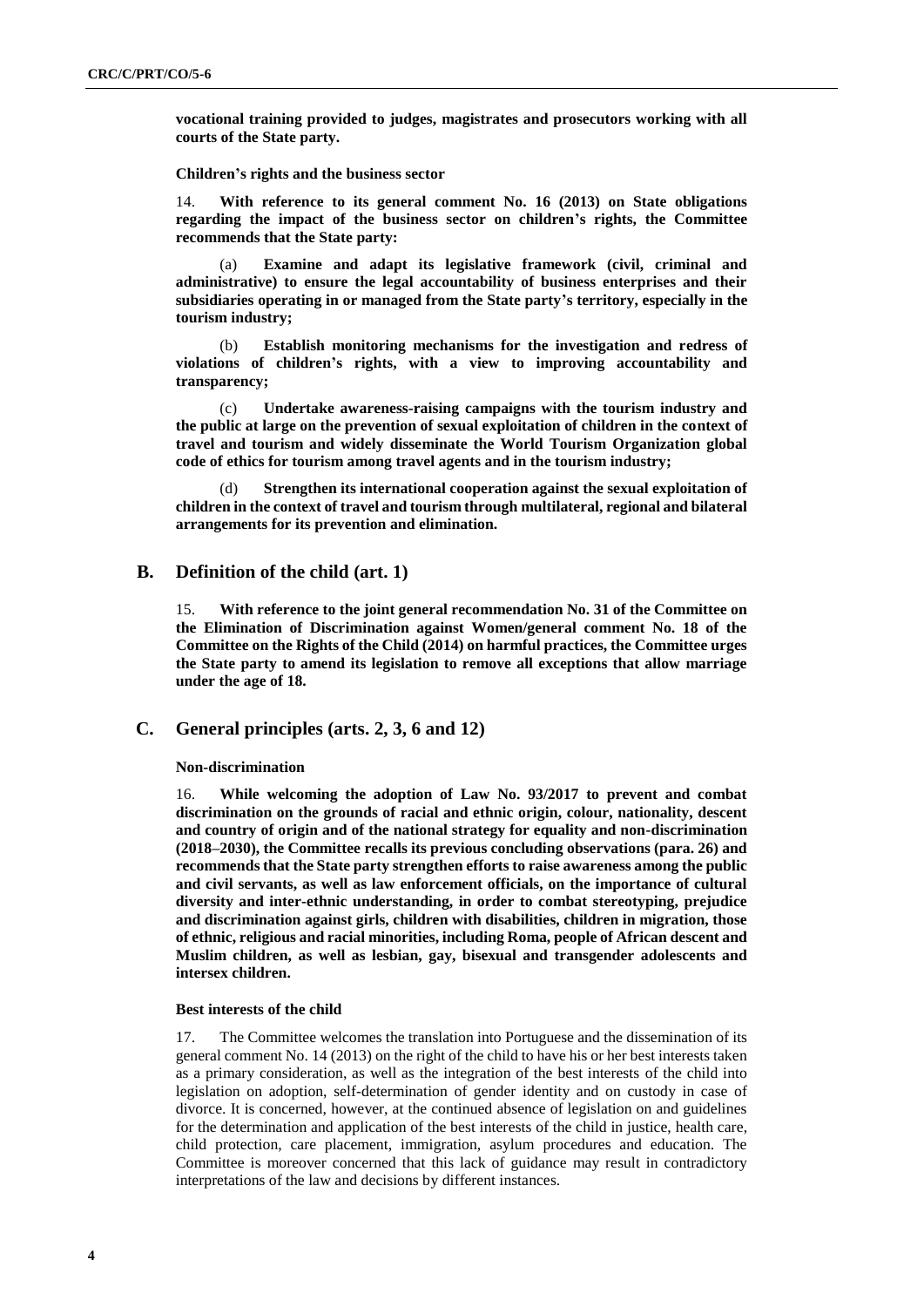18. **With reference to its general comment No 14 (2013) on the right of the child to have his or her best interests taken as a primary consideration, the Committee recommends that the State party:**

Ensure that the principle of the best interests of the child is incorporated **into legislation and into all policies, programmes and projects that are relevant to and have a direct or indirect impact on children;**

(b) **Develop procedures and criteria to provide guidance to all relevant persons in authority for determining the best interests of the child in every area and for giving it due weight as a primary consideration;**

Establish compulsory processes for ex-ante and ex-post impact **assessments of all laws and policies relevant to children on the realization of the right of the child to have his or her best interests taken as a primary consideration.**

#### **Right to life, survival and development**

19. **The Committee recalls its previous concluding observations (para. 30) and recommends that the State party:**

(a) **Expedite the adoption of the plan of action for child safety and allocate adequate human, technical and financial resources for its implementation;**

(b) **Address underlying determinants of infant and child mortality, including ill-treatment, social and economic deprivation and inequality;**

(c) **Extend the legal framework on the safety of children in swimming pools, including the obligation to have a protective fence to private swimming pools in apartment complexes, hotels and resorts, raise awareness of these standards and make their implementation mandatory;**

(d) **Enforce regulations regarding the use of safety belts to adequately protect children in public and private transport.**

#### **Respect for the views of the child**

20. **Welcoming the integration of the right of the child to be heard into legislation on the civil protection process, including through Law No. 141/2015, and the norms relating to health procedures, the Committee recommends, with reference to its general comment No. 12 (2009) on the right of the child to be heard, that the State party:** 

(a) **Expand the right of the child to be heard in all civil, administrative and criminal judicial and administrative proceedings affecting the child;** 

(b) **Ensure the effective and consistent implementation of legislation and regulations recognizing the right of the child to be heard in all legal proceedings directly or indirectly impacting them, including by establishing systems and/or procedures for social workers, health officials, educational professionals and courts to comply with the principle;** 

(c) **Reinforce measures to ensure that professionals in the judicial, educational, social and health sectors dealing with children systematically receive appropriate training on hearing and taking into account children's views in all decisions affecting them (CRC/C/PRT/CO/3-4, para. 32 (c));**

(d) **Develop toolkits for the consultation of children on national policy developments that affect them so as to standardize such consultations at a high level of inclusiveness and participation.** 

### **D. Civil rights and freedoms (arts. 7, 8 and 13–17)**

### **Nationality**

21. **While welcoming the adoption of Law No. 2/2018, which establishes that children born on Portuguese territory are considered Portuguese by origin, and Law No. 26/2018, which provides that children of foreign nationality that are hosted in public institutions**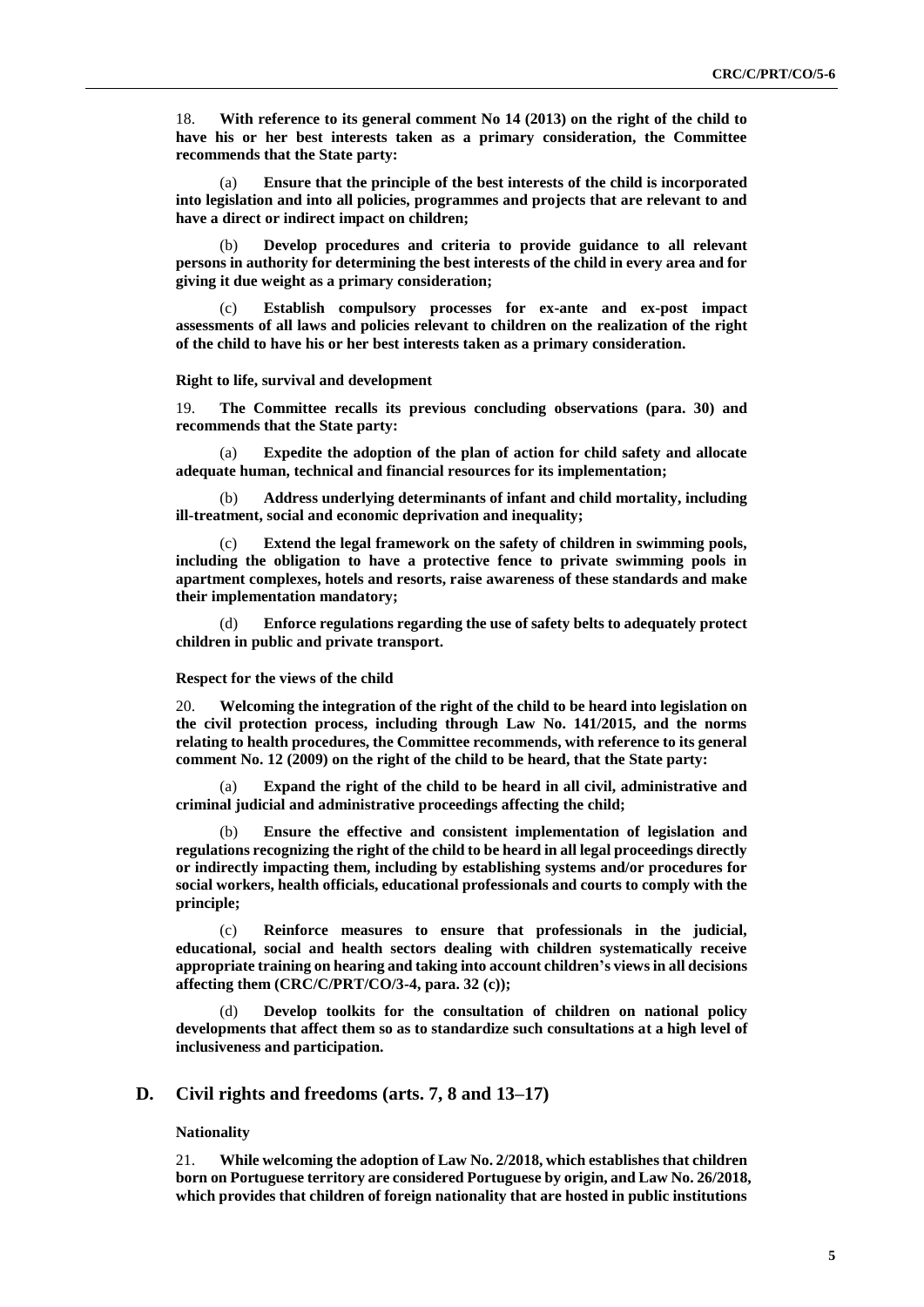**shall be granted resident status, the Committee recommends that the State party take all necessary measures to ensure implementation of these legal provisions.**

**Right to privacy and access to appropriate information**

22. **In the light of the conclusions arising from the day of general discussion on digital media and children's rights in 2014 and in line with the right of the child to access appropriate information, the Committee recommends that the State party:**

(a) **Develop regulations to protect the privacy of children in the digital environment and the media;**

(b) **Build the capacities of children, parents, legal guardians and teachers on the safe use of information and communications technologies, in particular on how children can protect themselves from being exposed to information and material harmful to their well-being;**

(c) **Develop mechanisms to monitor and prosecute violations of the rights of the child in the digital environment.**

## **E. Violence against children (arts. 19, 24 (3), 28 (2), 34, 37 (a) and 39)**

#### **Corporal punishment**

23. **Welcoming the launch of the "Adelia project" to support positive parenting and prevent corporal punishment and with reference to its general comment No. 8 (2006) on the right of the child to protection from corporal punishment and other cruel or degrading forms of punishment, the Committee urges the State party to:**

(a) **Ensure the complete prohibition of corporal punishment, however light, in all settings, including in family settings, in law and in practice;**

(b) **Strengthen awareness-raising among children, parents, legal guardians and teachers on the illegality of all forms of corporal punishment, without any distinction between the level of severity of the violence used, and on reporting procedures;**

(c) **Build the capacities of professionals that work with and for children, on positive, non-violent and participatory forms of child-rearing and reinforce actions to promote these forms of child-rearing in society.**

#### **Abuse and neglect**

24. **With reference to its general comment No. 13 (2011) on the right of the child to freedom from all forms of violence and taking note of target 16.2 of the Sustainable Development Goals, the Committee recommends that the State party:**

(a) **Collect data disaggregated by age, sex, disability, geographic location, ethnic origin, migration status and socioeconomic background on child victims of domestic violence, abuse and neglect in the State party, as well as on the interventions of the child protection system, in order to monitor and assess its actions;** 

(b) **Adopt an action plan for the early identification of children at risk and their protection, including those living in a domestic violence environment, from neglect, abuse, violence and discrimination, and allocate adequate human, technical and financial resources for its implementation;**

(c) **Integrate training on the guidelines of the National Commission for the Promotion of the Rights and Protection of Children into the initial and vocational training of all staff working with such Commissions at the national and local level, and reinforce the capacities of the National Commission to ensure adequate monitoring of the practice of local Commissions;**

(d) **Increase the number of shelters for child victims of domestic violence, abuse and neglect.**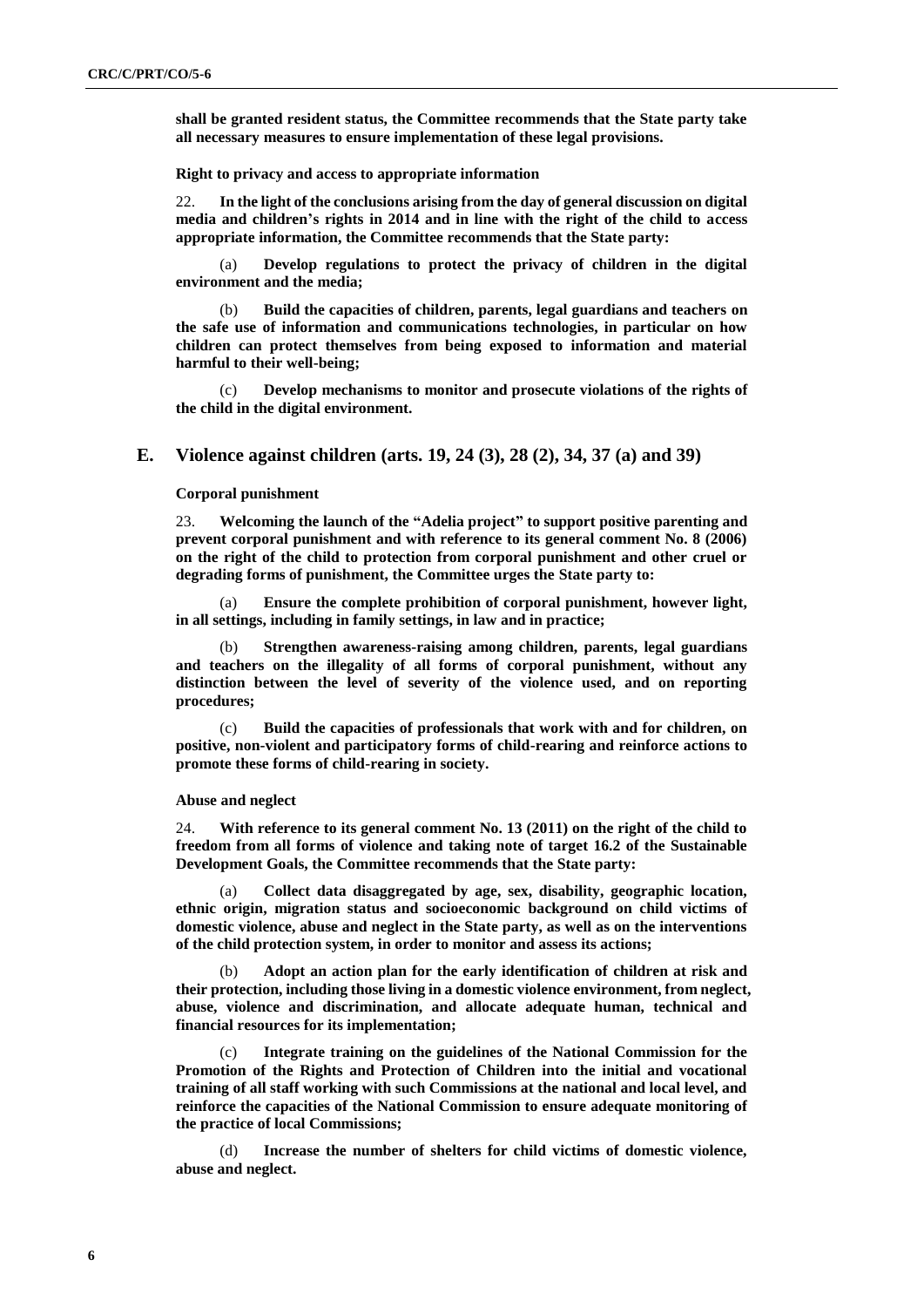#### **Sexual exploitation and abuse**

25. The Committee expresses concern at:

(a) The low level of awareness of child sexual abuse and the absence of defined procedures for a professional response to it;

(b) The low level of reporting rates on online grooming;

(c) The insufficient resources allocated to the timely and effective identification and investigation of the sexual abuse of children, including in religious institutions and online;

(d) The insufficient data on the sexual abuse of children and on the exploitation of children in prostitution.

#### 26. **The Committee recommends that the State party:**

(a) **Adopt a strategy to combat child sexual abuse, including the establishment of an independent mechanism of inquiry into the subject, a child-friendly and multiagency response system to avoid secondary victimization and measures to provide appropriate support to victims;**

Raise the awareness of parents, children, teachers and other professionals **working with and for children on referral procedures and ways of minimizing the risks to children in their online conduct;** 

(c) **Increase the human, technical and financial resources allocated to the effective prevention, identification, investigation and prosecution of the sexual abuse of children, including in religious institutions and online;**

(d) **Collect and publish data, disaggregated by age, sex, disability, geographic location, ethnic origin, migration status and socioeconomic background, on the trafficking of children for sexual exploitation and on the exploitation of children in prostitution in the State party.**

#### **Bullfighting**

27. **The Committee recommends that the State party set the minimum age for participation in and assisting at bullfighting and bull-running events, including in bullfighting schools, at 18 years, without exception, and raise awareness among State officials, the media and the general population about the negative effects on children, including as spectators, of the violence associated with bullfighting and bull-running.**

#### **Harmful practices**

28. **With reference to the joint general recommendation No. 31 of the Committee on the Elimination of Discrimination against Women/general comment No. 18 of the Committee on the Rights of the Child (2014) on harmful practices and taking note of target 5.3 of the Sustainable Development Goals, the Committee urges the State party to:**

(a) **Continue to provide preventive and protection measures, including the required social, psychological, medical and rehabilitative services and training of relevant professionals and awareness-raising programmes, to address female genital mutilation;**

(b) **Continue to implement measures, including legal and administrative measures, to guarantee that no child, including intersex children, is subjected to unnecessary medical or surgical treatment during infancy or childhood, in line with the rights of children to bodily integrity, autonomy and self-determination, and provide social, medical and psychological services, where necessary, as well as adequate counselling, support and reparations to families with intersex children.**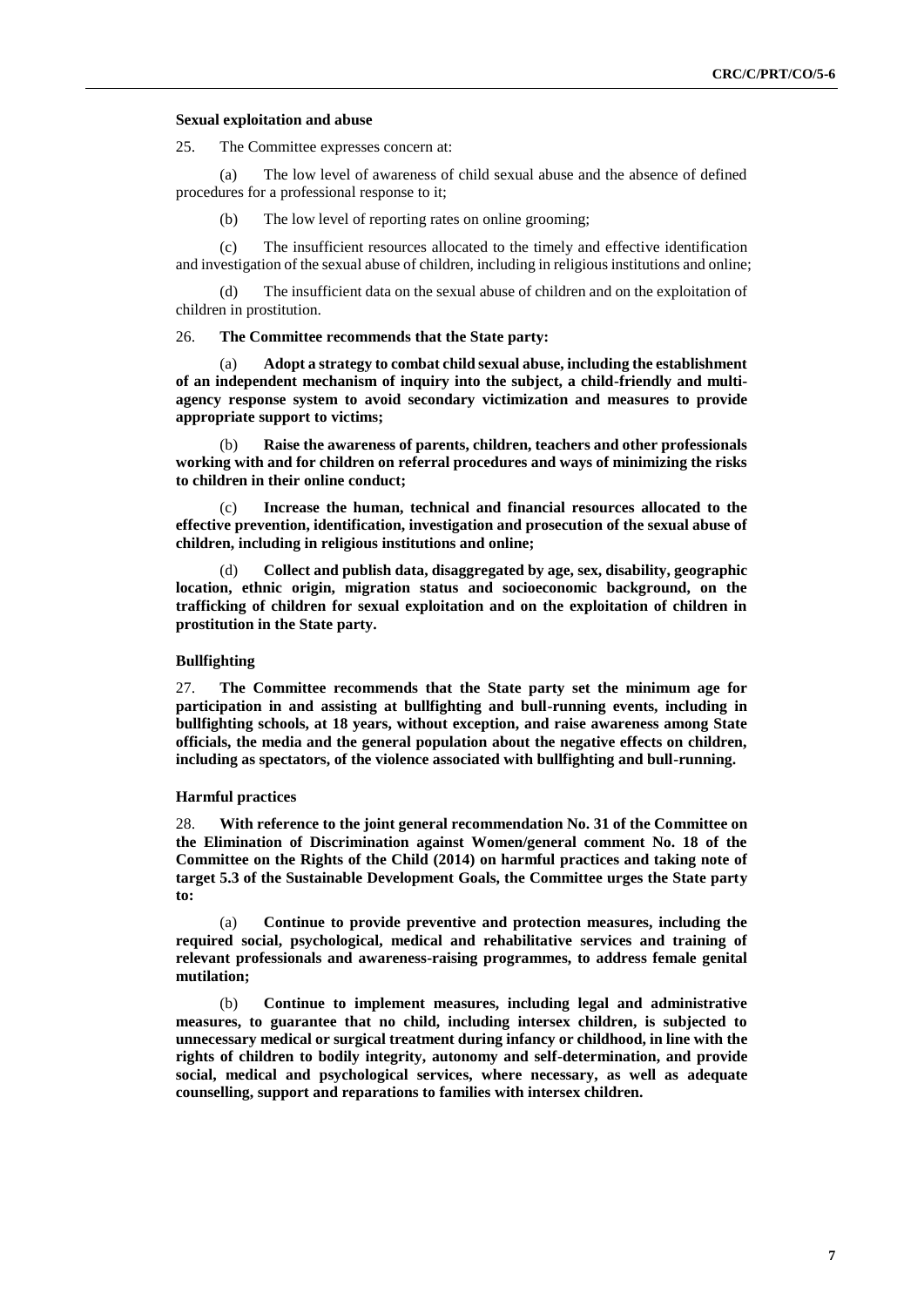## **F. Family environment and alternative care (arts. 5, 9–11, 18 (1) and (2), 20, 21, 25 and 27 (4))**

#### **Family environment**

29. **Noting the adoption of Law No. 24/2017, which repeals the shared exercise of parental responsibilities in cases deemed contrary to the best interests of the child, the Committee recommends that the State party:**

(a) **Guarantee that the child is protected at all times in the implementation of Law No. 24/2017, ensure speedy trials and that relations between the child and both parents are facilitated, including during criminal and civil proceedings and after divorce, unless it is not in the best interests of the child;**

(b) **Monitor and enforce respect for custody decisions and arrangements regarding the share of parental responsibilities;**

(c) **Intensify efforts to render appropriate assistance to working parents and legal guardians in the performance of their child-rearing responsibilities, including by promoting flexible working arrangements, providing affordable and adequate childcare, further extending the length of parental leave, punishing discrimination against parents in their access to work and career progress, and ensuring that mandatory parental leave is paid, independent of the duration of the contribution of the concerned parent to social security.**

### **Children deprived of a family environment**

30. The Committee notes the adoption of Law No. 142/2015, defining family foster care as the preferential measure for children up to 6 years old. However, it expresses concern about:

(a) The still widespread use of institutionalization, including of children below the age of 3 and for reasons attributable to poverty and disability;

(b) The persistently low number and geographical concentration of foster families;

(c) The continued absence of policies and action plans to guarantee coordinated and quality alternative care, whether in residential or family-based settings.

31. **Drawing the State party's attention to the Guidelines for the Alternative Care of Children, the Committee recommends that the State party:**

(a) **Ensure that policies and practices are guided by the principle that financial and material poverty, or conditions directly and uniquely attributable to such poverty, should never be the sole justification for removing a child from parental care, for receiving a child into alternative care or for preventing a child's social reintegration;**

(b) **Take all necessary measures to avoid out of home placement of all children, including children with disabilities, inter alia by granting adequate support to parents and vulnerable families and fully implementing Law No. 142/2015 to guarantee that children up to the age of 6 are placed in family foster care rather than in institutions;** 

(c) **Adopt an overall deinstutionalization strategy, with precise goals and objectives, and guarantee the adequate availability of foster families throughout its territory;** 

(d) **Develop and implement policies and action plans to guarantee coordinated and quality alternative care, whether in residential or family-based settings, and monitor the quality of care, including by providing accessible channels for reporting, monitoring and remedying the ill-treatment of children.**

#### **Adoption**

32. **While welcoming the adoption of Law No. 143/2015 revising the adoption process, the Committee recommends that the State party:**

(a) **Raise awareness of the practice of adoption as an alternative to State care for children deprived of a family environment;**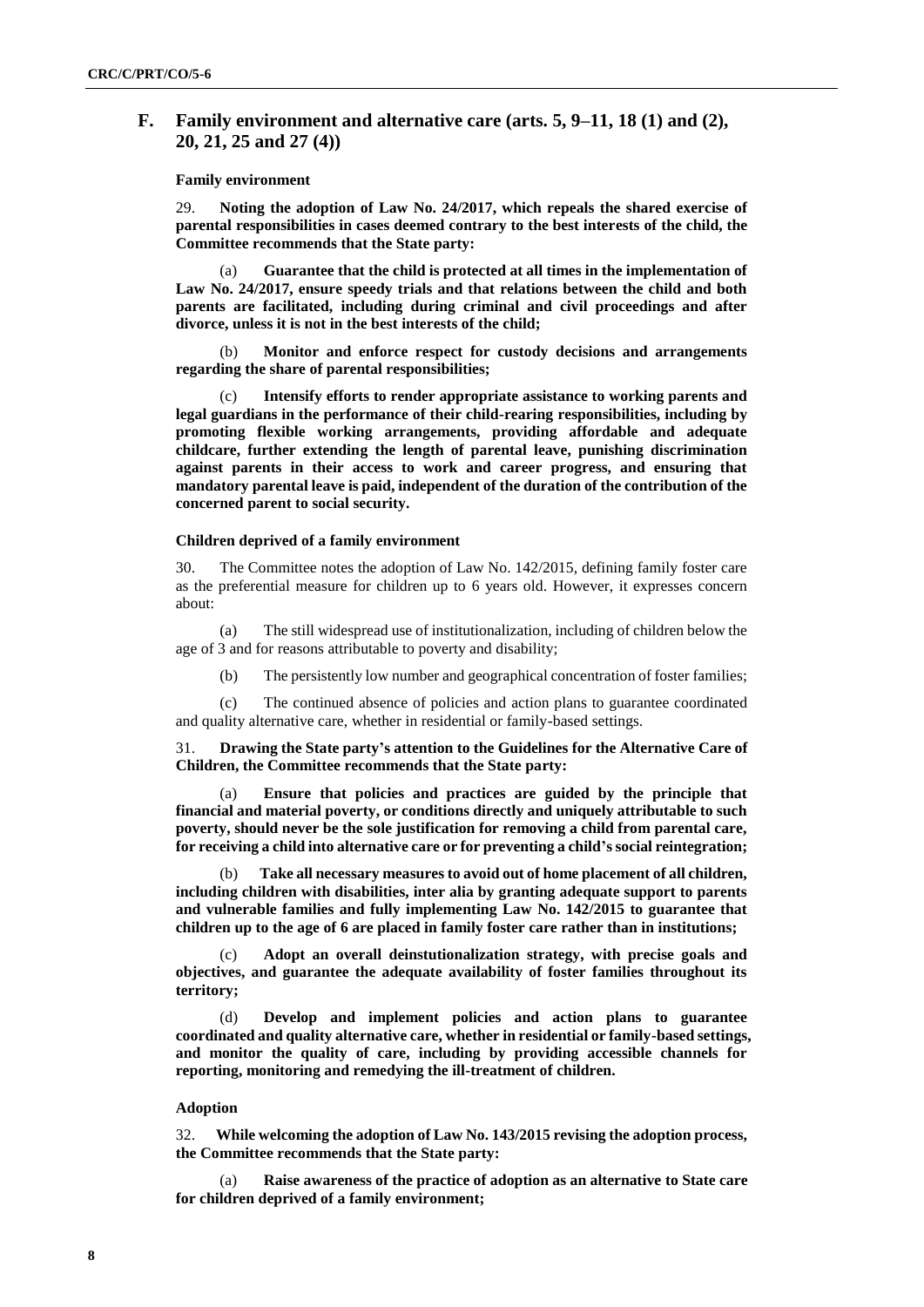(b) **Strengthen the support and counselling provided to adoptive parents in preparation for adoption and to help the integration of the adopted child into the adoptive family;**

(c) **Train professionals involved in adoption procedures on the adoption procedures manual to ensure timely decisions and transparency in the assessment and review of the adoption process.**

## **G. Disability, basic health and welfare (arts. 6, 18 (3), 23, 24, 26, 27 (1)–(3) and 33)**

#### **Children with disabilities**

33. **While welcoming the legislative measures taken to improve the situation of persons with disabilities in the State party, including the adoption of Decree-Law No. 54/2018 that introduces a shift towards inclusive education, the Committee, referring to its general comment No. 9 (2006) on the rights of children with disabilities, recommends that the State party:**

(a) **Collect data on children with disabilities, including on discrimination against them, and develop an efficient system for diagnosing disability, which is necessary for putting in place appropriate policies and programmes for children with disabilities;**

(b) **Adopt, in consultation with children with disabilities and their families, a new comprehensive strategy for the inclusion of children with disabilities in all areas of life and allocate adequate human, financial and technical resources for its monitoring and implementation;**

(c) **Reinforce the training of teachers and professionals in integrated classes, including at lower primary education, and assign specialized staff providing individual support in order to ensure the effective implementation of individual education plans;**

Reinforce coordination between social security, educational and health **authorities to ensure the effective implementation of the social inclusion benefit.** 

#### **Health and health services**

34. **With reference to its general comment No. 15 (2013) on the right of the child to the enjoyment of the highest attainable standard of health and taking note of target 3.8 of the Sustainable Development Goals on universal health coverage, the Committee recalls its previous recommendation (CRC/C/PRT/CO/3-4, para. 48) and recommends that the State party enhance its efforts to effectively implement legislation guaranteeing free access to health care to every child, including by:**

(a) **Increasing the financial resources allocated to the health sector and ensuring the availability of quality health facilities, as well as of qualified and specialized health staff throughout its territory, particularly in rural areas;**

Taking measures to guarantee the assignment of a family doctor to every **child, including to those born before 2016;**

(c) **Strengthening measures to address excessive weight among children and reinforcing action to promote a healthy lifestyle, which includes physical activity;**

Regularly monitoring and assessing the effectiveness of policies and **programmes on child food security and nutrition, including school meal programmes and programmes addressing infants and young children;**

(e) **Reinforce action to address preventable diseases, including HIV/AIDS.**

#### **Mental health**

35. **Taking note of target 3.4 of the Sustainable Development Goals, the Committee welcomes plans to increase the number of mental health specialists in schools and the creation of the mental health observatory in Soure. It recommends that the State party:**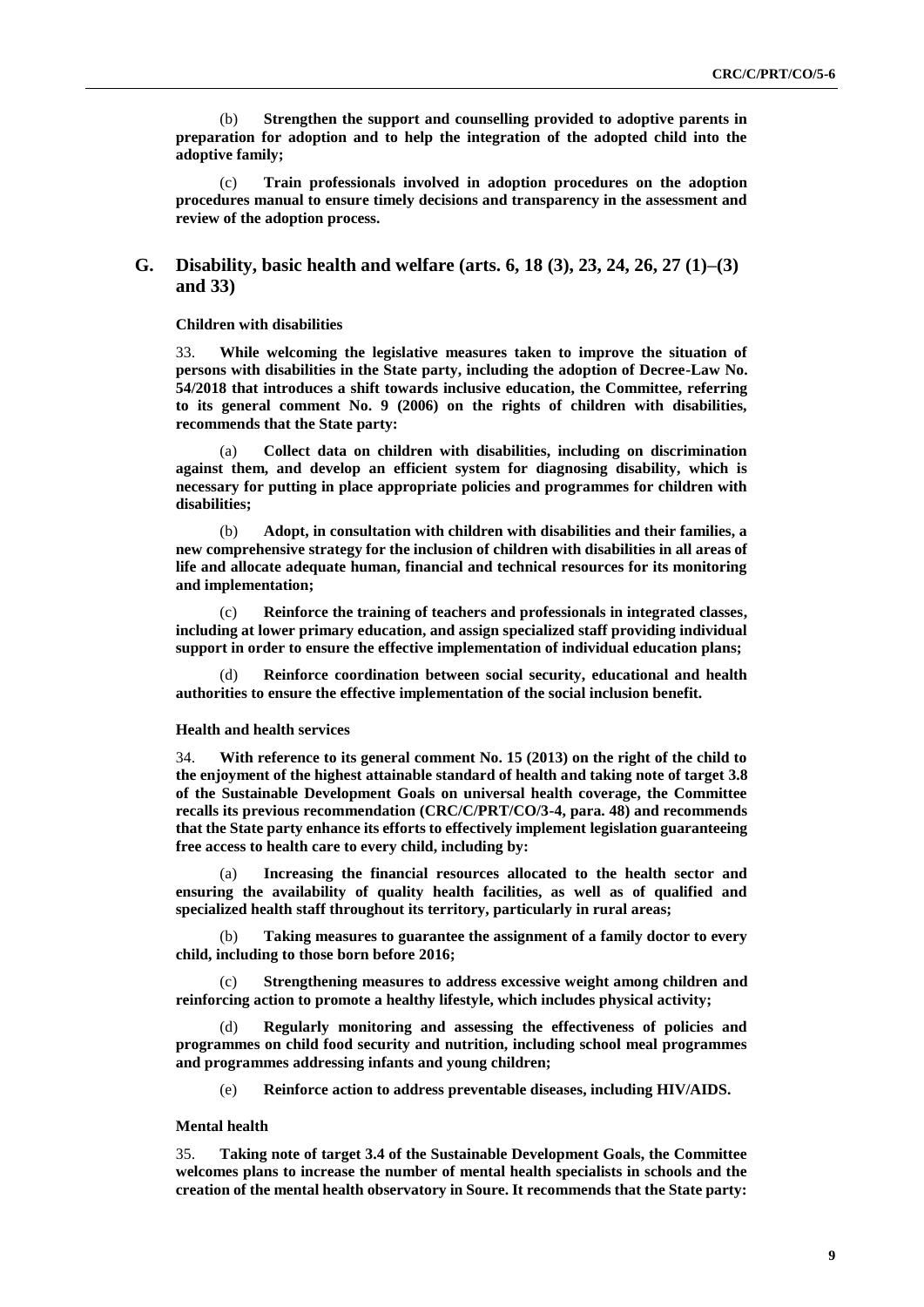(a) **Allocate adequate resources to mental health services in order to ensure the availability of an adequate number of specialists and facilities for mental health services for children and adolescents, including outpatient services for psychosocial rehabilitation, and that those services are timely and child-appropriate, with a view to eliminating the prevalence of suicide and depression among children and adolescents;**

(b) **Collect data disaggregated by age, sex, disability, geographic location, ethnic origin, migration status and socioeconomic background on children and adolescents with mental health disorders, symptoms or difficulties, as well as on available facilities;**

(c) **Address the increase in the number of children with behavioural problems who are diagnosed with attention deficit hyperactivity disorder and prescribed psychostimulant drugs, ensuring that parents are aware of the negative effects of such medications and are consulted regarding psychosocial and behavioural alternatives, and consider holding meaningful public debates with various stakeholders, including medical professionals, social scientists, policymakers, teachers, parents and children.**

#### **Adolescent health**

36. **With reference to its general comment No. 4 (2003) on adolescent health development in the context of the Convention and taking note of target 3.5 of the Sustainable Development Goals, the Committee recommends that the State party:**

Undertake studies to assess the causes of early pregnancy and develop a **comprehensive plan of action based on those studies, with a view to reducing the incidence of teenage pregnancies;**

(b) **Ensure access to safe abortion and post-abortion care services for adolescent girls, making sure that their views are always heard and given due consideration as a part of the decision-making process;**

(c) **Address the incidence of drug use by children and adolescents by, inter alia, providing children and adolescents with accurate and objective information on preventing substance abuse, including of tobacco and alcohol, and developing accessible and youth-friendly drug dependence treatment and harm reduction services for children and adolescents.**

#### **Breastfeeding**

37. **The Committee recommends that the State party reinforce action for the promotion of optimum breastfeeding practices during the first six months of life and that it promote, protect and support breastfeeding in all employment sectors, including teaching.**

#### **Standard of living**

38. The Committee welcomes the increase in allowances for larger families and single parent families. It expresses concern, however, at:

(a) The persistence of income inequalities and the high rates of children at risk of poverty and living in poverty;

(b) The recent decrease in the standard of living of children already living in poverty, including following the financial crisis of 2010–2014, and at the insufficient remedy current social welfare measures provide for children living in poverty;

(c) The situation of children living in "non-conventional dwellings", informal settlements and *ilhas*, especially those of the Roma community, those of African descent, children living with single parents and children with disabilities, facing inadequate living conditions.

39. **The Committee draws attention to target 1.3 of the Sustainable Development Goals and recommends that the State party:**

(a) **Consider holding targeted consultations on the issue of child poverty with families, children and civil society organizations dealing with children's rights, with a**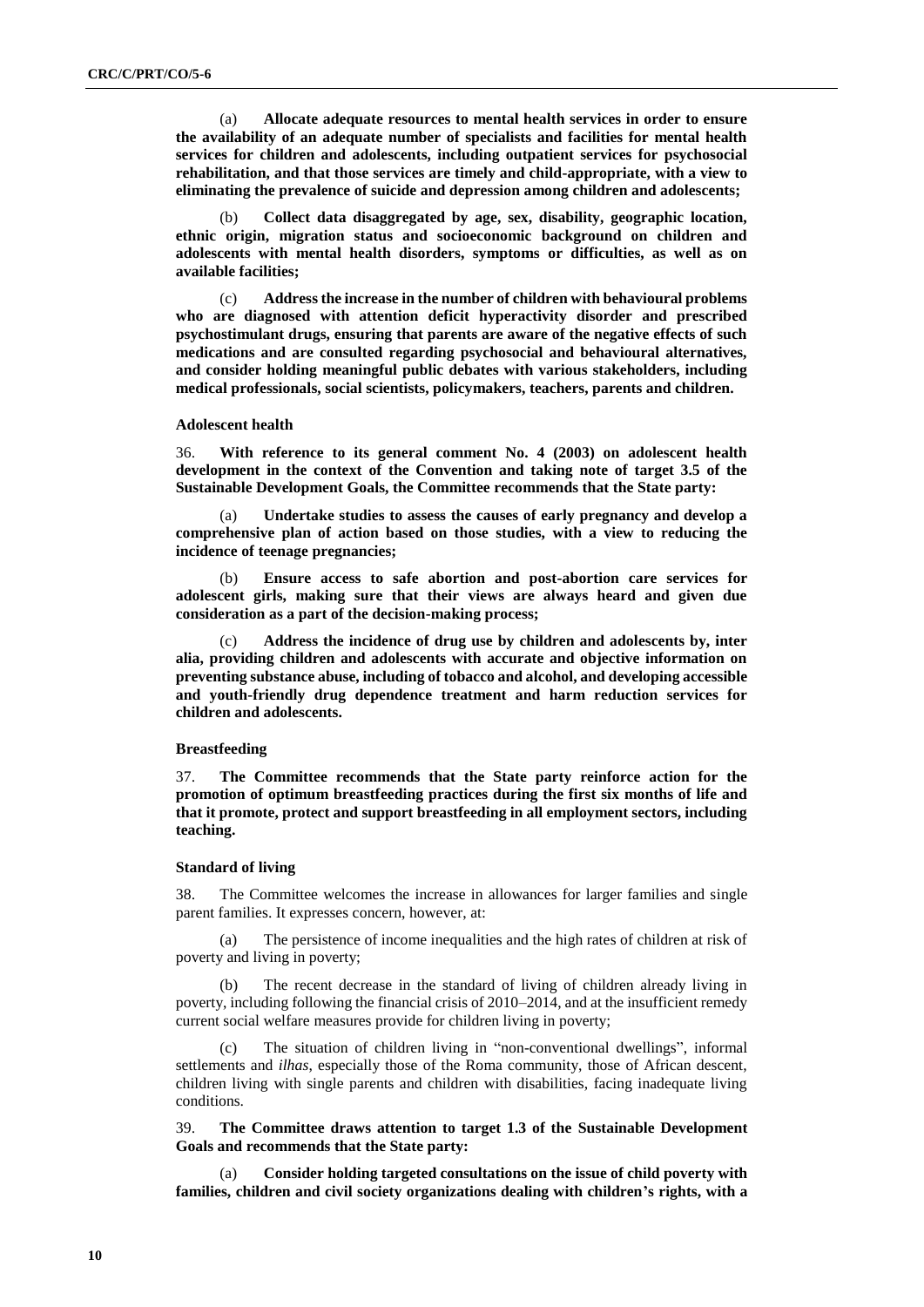**view to identifying priority actions and developing a rights-based strategic approach to eradicating child poverty;**

(b) **Expedite planned inclusive measures to protect the more vulnerable groups (Decree-Law No. 90/2017 and Ordinance No. 253/2017), focusing particularly on children of the Roma community and children of African descent, single parents, large families and families of children with disabilities;**

(c) **Strengthen measures to ensure that families with children, including families of the Roma community and of African descent, have access to adequate and affordable housing, including social housing, that provides physical safety, adequate space, protection against threats to health and structural hazards, including cold, damp, heat and pollution, and accessibility for children with disabilities, as well as access to safe drinking water, sanitation and electricity services.**

## **H. Education, leisure and cultural activities (arts. 28–31)**

**Education, including vocational training and guidance**

40. **Welcoming the ongoing decentralization of the educational system, in line with Law No. 55/2018, and taking note of target 4.C of the Sustainable Development Goals on the supply of qualified teachers, the Committee recommends that the State party strengthen its efforts to address the impact of austerity measures on the education sector, and that it:**

(a) **Increase the access of children of vulnerable groups, including Roma children, children of African descent, children with disabilities, children living in poverty and those living in rural areas, to education, especially secondary and tertiary education, and promote the hiring of teachers from those communities;**

(b) **Ensure that the rights of the child are incorporated into the school curricula at all levels of education;**

(c) **Introduce sexual and reproductive health education into the mandatory school curriculum for adolescent girls and boys that includes a human-rights based approach and focuses on sexual and reproductive rights, healthy sexuality, prevention of high-risk sexual behaviour and sexually transmitted diseases, as well as on nondiscrimination, the prevention of violence in intimate relationships and the harmful effects of pornography;**

(d) **Continue to enhance human, technical and financial resources for the development and expansion of quality and affordable early childhood education, based on a comprehensive and holistic policy of early childhood care and development.**

## **I. Special protection measures (arts. 22, 30, 32, 33, 35, 36, 37 (b)–(d) and 38–40)**

#### **Asylum-seeking, refugee and migrant children**

The Committee welcomes the adoption of bilateral agreements aimed at receiving five unaccompanied children from Afghanistan and the information provided by the State party about its availability to receive additional groups of unaccompanied children in the future. However, in spite of the formal decision taken by the Minister of Home Affairs on 24 July 2018 that no minor under the age of 16 may be held in temporary accommodation for more than seven days, the Committee expresses concern about:

The practice of holding in temporary detention unaccompanied children and families with children requesting asylum or arriving irregularly at the borders of the State party, as well as of those staying irregularly in its territory;

The inconsistent assessment of the best interests of the child in refugee status determination procedures, as well as in the deportation procedures for migrant families with children;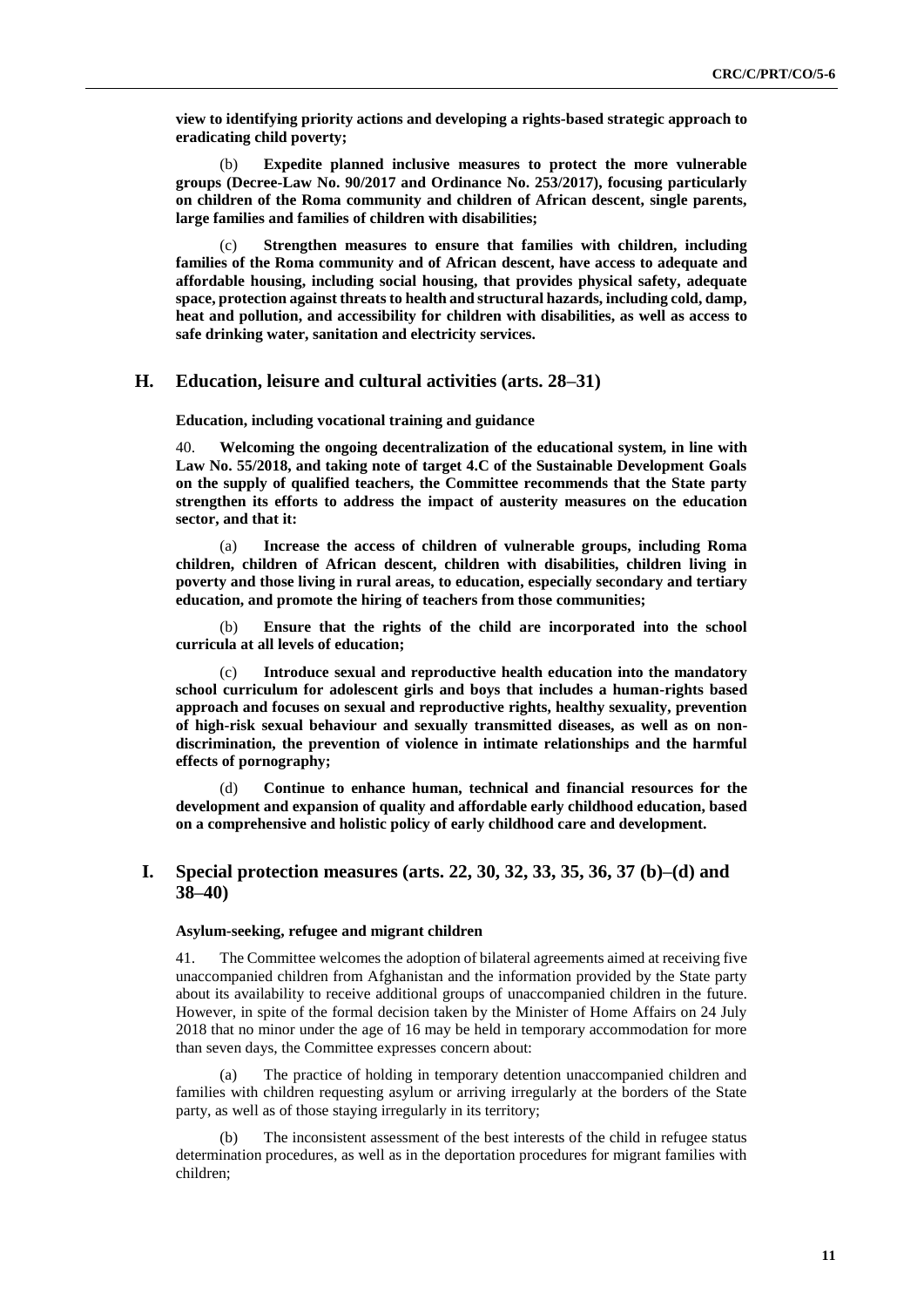(c) The weaknesses in policy and practice relating to unaccompanied and separated children, particularly in respect of legal representation and guardianship during refugee determination processes;

The inadequate conditions for unaccompanied and asylum-seeking children and families in temporary detention, reception and care centres;

(e) The procedures to conduct age assessments.

42. **With reference to joint general comments No. 3 and No. 4 (2017) of the Committee on the Protection of the Rights of All Migrant Workers and Members of Their Families/No. 22 and No. 23 (2017) of the Committee on the Rights of the Child on the human rights of children in the context of international migration, the Committee recommends that the State party:**

(a) **Revise Law No. 23/2007 to ensure that any form of detention of migrants and asylum seekers under the age of 18 or of unaccompanied children and families with children is avoided, and guarantee the provision of alternatives to detention;**

(b) **Assess and determine the best interests of the child at the different stages of migration and asylum procedures that could result in detention or deportation owing to their migration status;**

(c) **Strengthen policies and practices to improve the identification and registration of unaccompanied and separated children, including through ensuring that they are provided with effective legal representation and an independent guardian immediately after they have been identified;**

(d) **Prioritize the immediate transfer of asylum-seeking children and their families out of temporary detention, reception and care centres, and adopt permanent and sustainable resettlement options for refugees, particularly children and their families, to ensure that they are given lawful stay and reasonable access to employment and other opportunities;**

(e) **Continue to enforce multidisciplinary and transparent procedures for age assessments that are in line with international standards and adequately train staff to ensure that the psychological aspects and personal circumstances of the person under assessment are taken into account.**

#### **Sale, trafficking and abduction**

43. **Taking note of target 8.7 of the Sustainable Development Goals, the Committee recommends that the State party improve its mechanism and procedures for the identification and care of child victims of sale, sex trafficking and forced labour, and adequately train professionals on those procedures to ensure that victims receive the support they are entitled to under the law.**

#### **Administration of child justice**

44. **With reference to its general comment No. 24 (2019) on children's rights in the child justice system, the Committee urges the State party to bring its child justice system fully into line with the Convention and other relevant standards. In particular, the Committee urges the State party to:**

(a) **Review existing custodial precautionary measures to ensure that child detention is used only in exceptional circumstances;**

Introduce mandatory training on relevant international standards for all **professionals working with the child justice system, such as judges, police officers, defence lawyers and prosecutors;**

(c) **Prohibit and abolish the use of solitary confinement to punish children, and immediately remove all children held in solitary confinement (CRC/C/PRT/CO/3- 4, para. 66 (c));**

(d) **Reinforce coordination between all actors involved in the child justice system, including courts, local commissions, social, educational and health services and reintegration services.**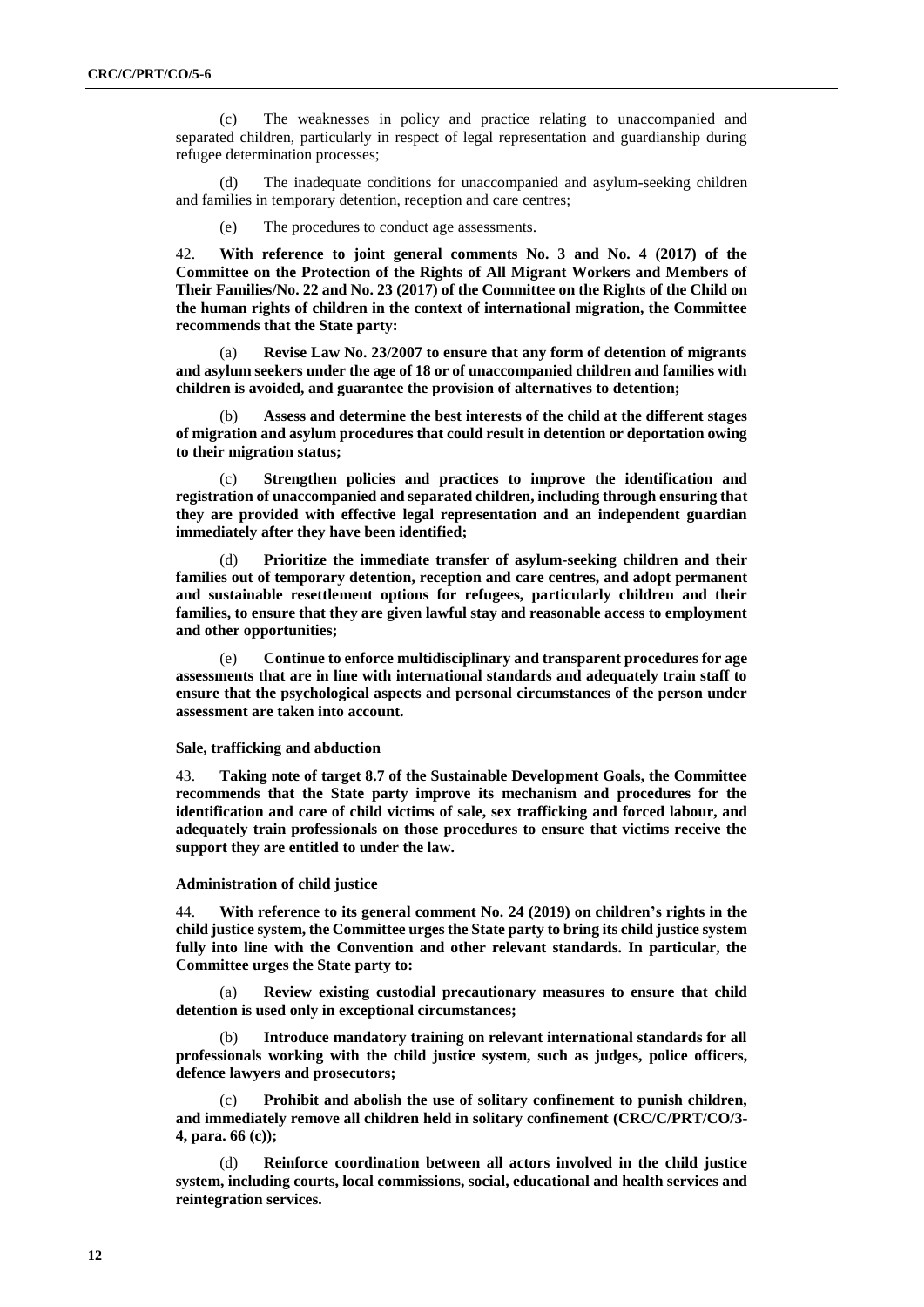**Child victims and witnesses of crime**

45. **The Committee recommends that the State party ensure that laws and practices take fully into account the Guidelines on Justice in Matters involving Child Victims and Witnesses of Crime.**

**Follow-up to the Committee's previous concluding observations on the Optional Protocol on the sale of children, child prostitution and child pornography**

46. **Recalling its previous recommendations (CRC/C/OPSC/PRT/CO/1, paras. 8 and 32), the Committee recommends that the State party:**

Establish a comprehensive and systematic mechanism for collecting duly **disaggregated data on all areas of the Optional Protocol and analyse it, in order to monitor and assess the impact of actions taken;**

Revise its legislation to allow for the exercise of extraterritorial **jurisdiction over all the crimes covered by the Optional Protocol, revoking related conditions and adding a reference to articles 5-1 (c) (extraterritorial jurisdiction) and 160 (human trafficking) of the Penal Code.** 

**Follow-up to the Committee's previous concluding observations on the Optional Protocol on the involvement of children in armed conflict**

47. **Recalling its previous recommendations (CRC/C/OPAC/PRT/CO/1, paras. 6 and 21), the Committee recommends that the State party:**

Take all necessary measures to ensure effective coordination in the **implementation of the Optional Protocol at the national, provincial and district levels, and provide sufficient human, technical and financial resources to the coordination mechanism;**

(b) **Review the provisions of domestic legislation to ensure that the recruitment of children by the armed forces and armed groups is criminalized both during peacetime and wartime, and that the recruitment and use of children by private security companies is criminalized.**

## **J. Ratification of international human rights instruments**

48. **The Committee recommends that the State party, in order to further strengthen the fulfilment of children's rights, consider ratifying the International Convention on the Protection of the Rights of All Migrant Workers and Members of their Families, to which it is not yet a State party.**

## **K. Cooperation with regional bodies**

49. **The Committee recommends that the State party cooperate with the Council of Europe on the implementation of the Convention and other human rights instruments, both in the State party and in other Council of Europe member States.** 

## **IV. Implementation and reporting**

## **A. Follow-up and dissemination**

50. **The Committee recommends that the State party take all appropriate measures to ensure that the recommendations contained in the present concluding observations are fully implemented. The Committee also recommends that the combined fifth and sixth periodic reports, the written replies to the list of issues and the present concluding observations be made widely available in the languages of the country.**